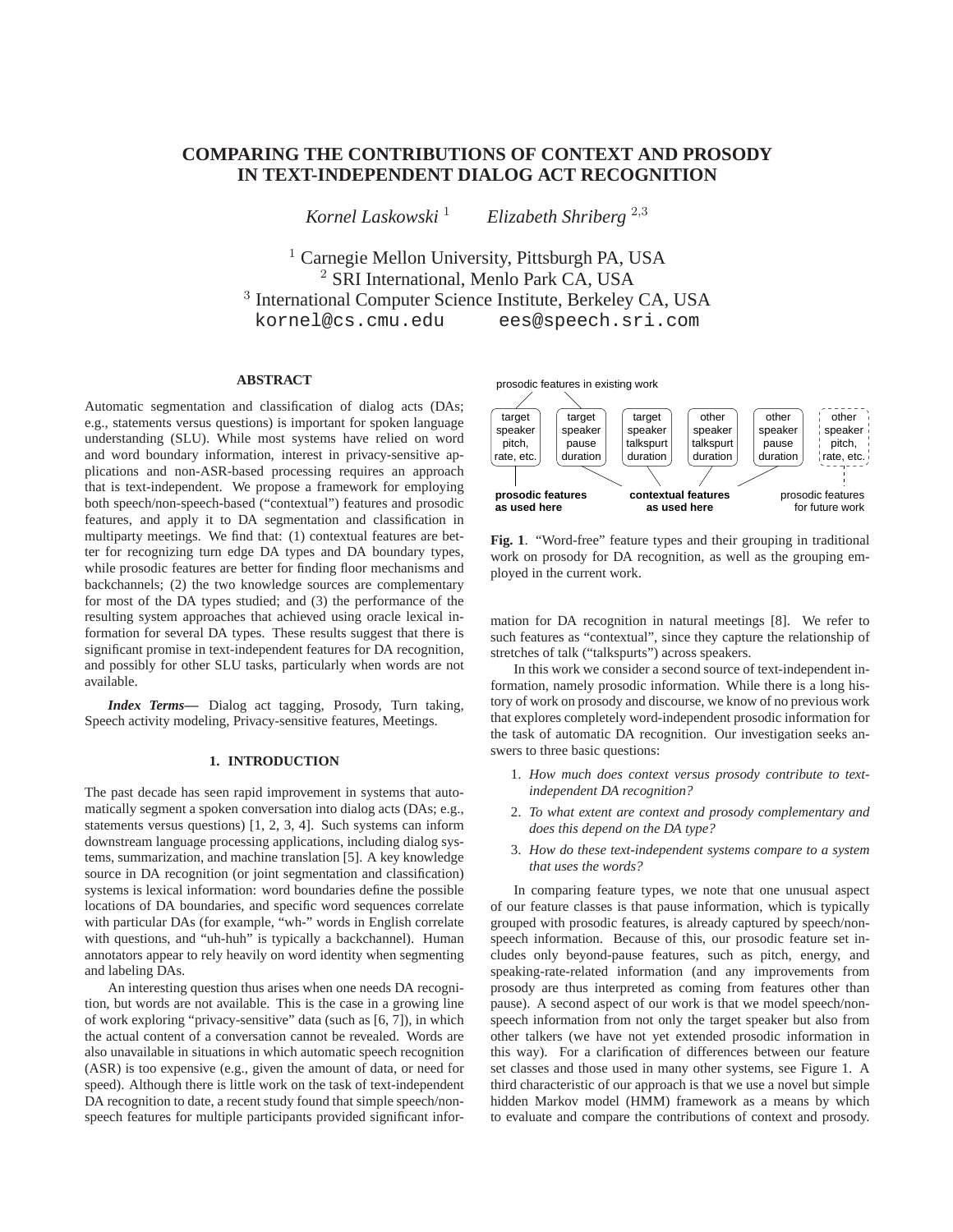The framework is intentionally extensible to modeling any feature type, across multiple speakers, and can be easily re-trained for other domains or corpora. An HMM framework was chosen to facilitate future integration within a realtime acoustic decoder.

### **2. DATA**

We study data from the ICSI Meeting Corpus, consisting of 75 longitudinal recordings of naturally occurring meetings by several groups at ICSI [9, 10]. We use the previously published split of this data [10] into a TRAINSET of 51 meetings, and a DEVSET and a TESTSET of 11 meetings each, without additional splits, to facilitate comparison with the work of others. The meetings are provided with lexical forced alignment and DA annotation. We focus on three groups of DA types. The first is that of floor mechanisms, and includes floor grabbers (fg), floor holders (fh), and holds (h). The second group consists of backchannels (b) and acknowledgments (bk); we also consider accepts (aa). All six have been reported to share a common vocabulary [10], suggesting that lexical content may not adequately distinguish among them. All other speech implements either statements (s) or questions (q), representing propositional-content DAs; these terminate in one of three ways: they can be completed (*com*), interrupted (*int*), or abandoned (*aba*). The distribution over DA type (see Table 1 of Section 4) is significantly skewed towards statements, as is typical for most conversational corpora.

### **3. SYSTEMS**

Our Viterbi decoder operates at a frame size and step of 100 ms; a larger frame step would prevent us from correctly identifying very short DAs. The state topology models the sequencing of DA production in time, including the duration of talkspurts implementing the 8 DA types of interest, the duration of non-speech gaps between DAs, and the duration of non-speech gaps internal to DAs. These durations are modeled *implicitly*; explicitly, we model only the sequence of frame-level speech/non-speech posteriors, as might be provided by a speech activity detector. The sub-topology for each DA type consists of a punctuation-bearing talkspurt fragment, an optional non-punctuation-bearing talkspurt fragment, and an optional intra-DA non-speech gap; the former two elements have near-identical structure and are shown in Figure 2(a), while the latter is shown in Figure 2(b). Each DA sub-topology is connected to every other, independently in both directions, via an inter-DA gap sub-topology shown in Figure 2(c). The resulting complete HMM topology<sup>1</sup> implements a general network which allows for the splitting and merging (across intra-DA gaps) of talkspurts into DAs. All transition probabilities are estimated from the best forced alignment path in TRAINSET.

## **3.1. Contextual Features & Baseline System**

We model the speech/non-speech activity for other (non-"target") participants in feature space. In [8], we found that a 10-secondwindow snapshot of the speech activity of the *locally most talkative* other participant(s) improves retrieval  $F$ -scores for most of the DAs studied, sometimes quite dramatically. The computation of this snapshot consists of: (i) sampling the speech/non-speech posterior



**Fig. 2**. Subnetworks in an HMM topology for conversational speech, with a frame step of 100 ms; states shown in white denote nonspeech, while all other states denote speech. In (a), egress states, which bear punctuation in punctuation-bearing talkspurt fragments,

are shown in black. Note that (b) and (c) are identical, except that

of the target speaker and of her/his locally most talkative interlocutor(s), by tiling the 10-second context window with 0.5-second tiles; and (ii) retaining the top 24 discriminants following rotation via linear discriminant analysis (LDA). Because we are interested in inherent characteristics rather than a particular speech activity detection system, we use reference as opposed to automaticallyderived segmentation. The rotated features are modeled with a 64-element state-specific Gaussian mixture model (GMM), and the log-likelihood is combined linearly with the state transition logprobability using a weight  $\lambda_{Cont}$ . The feature transformation and model complexity were tuned to optimize the unweighted average F-score over the 8 DA types using DEVSET.

#### **3.2. Prosodic Features & System**

inter-DA gaps may have zero duration.

As mentioned earlier, pause information is already captured by our contextual system; here, we explore other correlates of prosody. For intonation, we estimate the 7-element-filterbank fundamental frequency variation (FFV) representation [11]. FFV features capture the per-frame change in F0, are simpler to compute and model than standard pitch estimates, and do not require estimation of base pitch for speaker normalization. Loudness, voice quality, and speaking rate are captured using per-frame log-energy, the first-order difference of log-energy, the normalized first off-axis autocorrelation maximum, and the first-order cosine difference of Mel-filterbank responses and of Mel-filterbank log-responses. These 12 features are computed at a frame step of 8 ms and a frame size of 32 ms, as in [11]; 12.5 consecutive feature vectors on average are aligned to each 100 ms decoder frame. Eleven discriminants are retained following rotation via LDA. Emission probabilities are modeled with a state-specific 32-element GMM, and a model weight  $\lambda_{Pros}$ , corresponding to  $\lambda_{Cont}$  in Subsection 3.1, is used during decoding.

To compare the contributions of context and prosody, we also construct the model-space combination of the two systems, reoptimizing only  $\lambda_{Cont}$  and  $\lambda_{Pros}$ , using DEVSET.

# **3.3. Lexical Bigram Features & System**

We compare the results of our text-independent systems to a stateof-the-art oracle lexical system. We note that this system is hard to beat because (1) it relies on words, which were used by annotators

<sup>&</sup>lt;sup>1</sup>DA sub-topologies for propositional-content DAs consist of  $7 + 15 +$  $3\times7 = 43$  states; all others DA sub-topologies consist of only  $7 + 15 + 7 =$ 29 states. The total number of states is  $2 \times 43 + 6 \times 29 + 8 \times 8 \times 15 = 1220$ .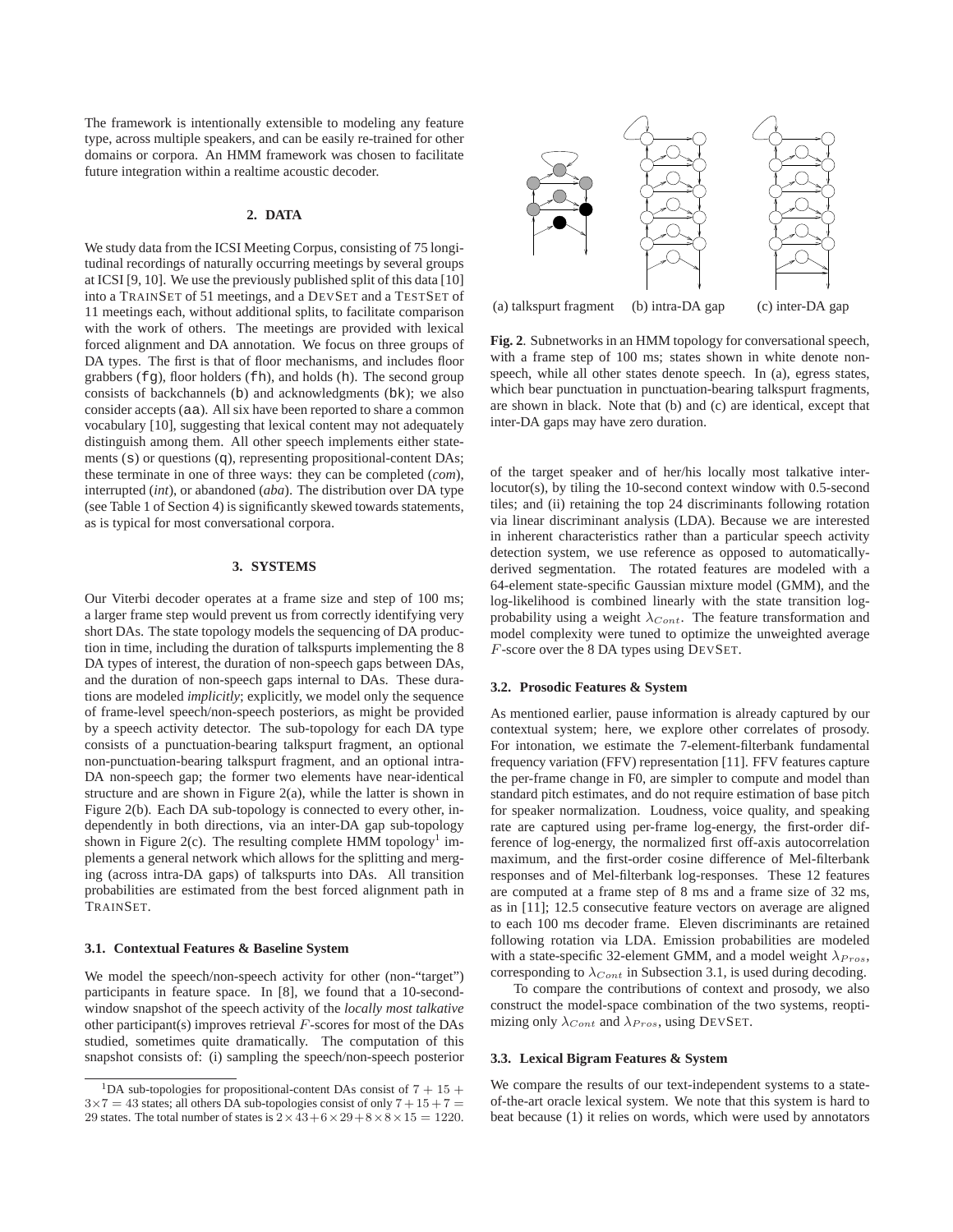|                             |       | Topo only     | Context (Cont) |               | Prosody (Pros) |          | Cont & Pros |          | Bigrams (Lex) |          |
|-----------------------------|-------|---------------|----------------|---------------|----------------|----------|-------------|----------|---------------|----------|
|                             |       | $(g=c)$ -Opt  | $g$ -Opt       | $c$ -Opt      | $g$ -Opt       | $c$ -Opt | $g$ -Opt    | $c$ -Opt | $g$ -Opt      | $c$ -Opt |
| DA Types                    |       |               |                |               |                |          |             |          |               |          |
| mean                        | prior | 21.8          | 29.3           | 31.1          | 31.5           | 33.7     | 38.4        | 39.8     | 53.0          | 54.5     |
| floor holder, fh            | 2.7%  | 11.3          | 24.0           | 25.6          | 37.7           | 39.5     | 43.5        | 43.7     | 62.3          | 63.5     |
| hold, h                     | 0.3%  | $\dagger$ 0.0 | 8.5            | $\dagger$ 6.3 | 25.0           | 17.1     | 31.8        | ±29.2    | 33.9          | 141.5    |
| floor grabber, $f \varphi$  | 0.6%  | 0.0           | 12.5           | $+13.7$       | 7.2            | 7.2      | 11.6        | $+14.0$  | 24.5          | 24.5     |
| backchannel, b              | 2.8%  | $+57.1$       | 54.7           | $+57.8$       | 48.0           | 64.6     | 64.5        | 66.9     | 77.0          | 77.0     |
| acknowledgment, bk          | 1.5%  | 3.2           | 15.7           | 14.9          | 19.0           | 20.9     | 24.2        | 25.6     | 56.3          | 56.3     |
| assert, aa                  | 1.1%  | 2.6           | 12.3           | $+13.0$       | 9.5            | 8.9      | 14.0        | $+16.0$  | 38.1          | 40.0     |
| statement, s                | 84.5% | $+91.4$       | 82.3           | $+91.3$       | 85.8           | 191.8    | 87.3        | 191.8    | 91.9          | 93.3     |
| question, q                 | 6.6%  | 8.8           | 23.9           | 26.3          | 19.6           | 19.6     | 30.4        | 30.9     | 39.8          | 39.8     |
| <b>DA Termination Types</b> |       |               |                |               |                |          |             |          |               |          |
| completed, com              |       | 53.1          | 58.3           | 62.1          | 59.1           | 59.1     | 63.4        | 63.7     | 68.0          | 69.1     |
| interrupted, <i>int</i>     |       | 0.0           | 22.6           | 22.6          | 10.5           | 11.8     | 26.0        | 28.7     | 21.9          | 21.9     |
| abandoned, aba              |       | 0.0           | 6.6            | $\dagger$ 6.6 | 2.4            | 3.6      | 5.4         | $+7.6$   | 11.4          | 13.0     |

**Table 1**. EVALSET F-scores for all 8 DA types, including their arithmetic mean, and for 3 DA termination types. Performance is shown for five systems: the topology alone; context features in the topology; prosodic features in the topology; model-space combination of the context and the prosodic systems; and the lexical system. "g-Opt" and "c-Opt" represent globally optimized and condition-optimized variants, respectively. "†" and "‡" identify within-row "c-Opt" pair members whose difference is not statistically significant; differences for all other within-row "c-Opt" pairs are significant at the  $p < 0.005$  level.

to segment and label DAs, and (2) because it uses true rather than automatically recognized words.

The oracle system used here employs the same HMM topology employed by our other systems. The observables in each speech state are the left and right bigram of the word whose timespan coincides with the 100 ms duration of the state in question. Where words are separated by more than 0.7 s of non-speech, we insert a SIL token; bigrams are defined over a vocabulary consisting of: the SIL token, those words whose frequency of occurrence exceeds 0.1% for any of the 8 DA types of interest, and the UNK token to which all other words are mapped. The log-likelihoods of the left and right context are equally weighted, and combined with the state transition logprobability using a weight  $\lambda_{Lex.}$  This system was found to perform slightly better [8] than the hidden event language model on a more standard 5-DA-type classification task [1].

#### **4. RESULTS AND DISCUSSION**

We compare the performance of our 5 systems, including a topologyonly system ("Topo only") in which the feature space consists of only the speech/non-speech posterior of the target speaker at time t. The remaining 4 systems are the contextual system ("Cont"), the prosodic system ("Pros"), the combined contextual and prosodic system ("Cont & Pros"), and the lexical bigram system ("Lex"). Performance for all 5 is measured using the  $F$ -score over 100 ms speech frames; we do not measure F-score over DA *units*, since DA segmentation is not given and must be inferred simultaneously.

Table 1 shows results for EVALSET for two conditions: g-Opt, in which the emission model weight  $\lambda$  is tuned using DEVSET to maximize the *average* 8-DA F-score, and c-Opt, in which that same weight is optimized using DEVSET for the *particular* DA type or DA termination type. As shown, g-Opt yields mean F-scores over the 8 DA types which are 1.4-2.2% lower on EVALSET than when they are computed over the 8 c-Opt variants. This is on par with the same difference for DEVSET (not shown). However, for some DA types (e.g. holds), the c-Opt  $F$ -score is lower than in the corresponding gOpt score, which is a case of overfitting to DEVSET. This is observed only for DA types which are infrequent by time (as shown next to each DA in the first column).

For all 11 c-Opt conditions in Table 1, we also assess the statistical significance of the observed difference in  $F$ -score among the five systems<sup>2</sup>. Six differences were analyzed: between "Topo only" and both "Cont" and "Pros", between "Cont" and "Pros", between both "Cont" and "Pros" and "Cont & Pros", and between "Cont & Pros" and "Lex". With only 8 exceptions, all 66 pairwise comparisons were found to be significant at the  $p < 0.005$  level (we note the exceptions, shown using "†" and "‡" in Table 1, in what follows).

Several observations allow us to answer the questions in Section 1. First, unsurprisingly, contextual features are the best single feature type for detecting whether DAs are interrupted (*int*), outperforming even lexical features. Although prosodic features are relatively poor for this subtask, they usefully combine with contextual features to yield an F-score of 28.7%, which exceeds the performance of oracle lexical features by 31% relative.

Second, for statements (s), contextual features yield no statistically significant difference when added to either "Topo only" or "Pros", while prosodic features offer a small but significant improvement over "Topo only".

Third, for the remaining DA and DA termination types, combining contextual and prosodic features outperforms both feature set types when used alone, and all differences between "Cont" and "Pros" in Table 1 are significant. To compare the contribution of the two, we subtract the  $F$ -scores achieved by "Topo only" (which all other systems rely on), and normalize the differences such that unity corresponds to the  $F$ -score achieved by "Lex" for each condition. This separates the 9 conditions into two groups, shown in Figure 3. As can be seen in panel (a), DA types signaling intent to retain the floor (fh and h) and DA types implementing feedback (b

 $2$ We used S. Pado's SIGF implementation of the approximate randomization test (http://www.nlpado.de/˜sebastian/sigf.html). The data was stratified into intervals corresponding to true DA units, since consecutive 100 ms frames cannot be assumed independent.